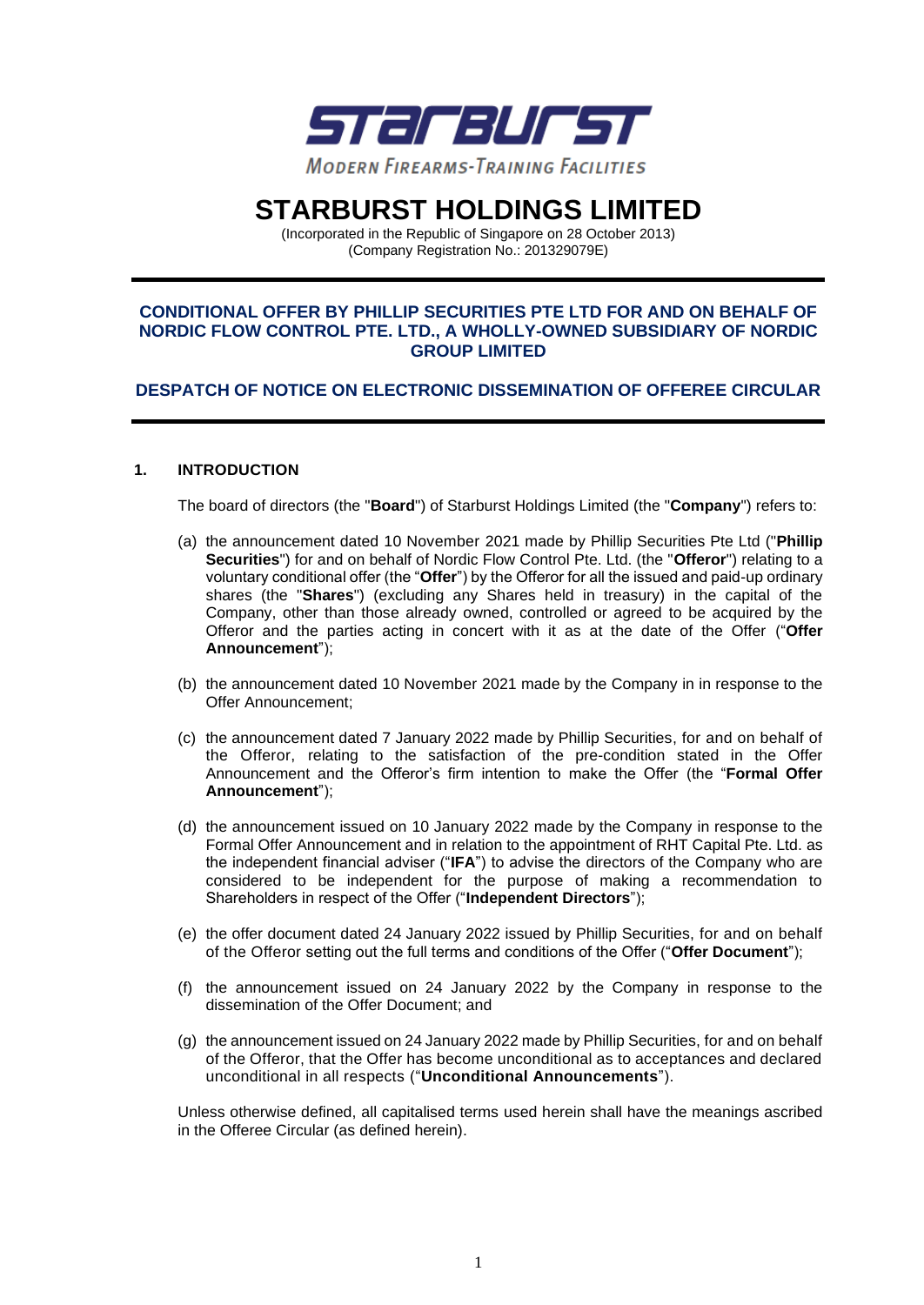## **2. DESPATCH OF NOTICE**

- 2.1 The Board wishes to announce that the Company has today despatched to Shareholders a notice ("**Notice**") in connection with the electronic dissemination of the offeree board circular dated 7 February 2022 (the "**Offeree Circular**") containing, amongst others, the advice of the IFA to the Independent Directors, the recommendation of the Independent Directors to Shareholders in respect of the Offer, and other relevant information pertaining to the Offer for the consideration of the Shareholders in compliance with Rule 24 of the Singapore Code on Take-overs and Mergers.
- 2.2 The Notice contains the address and instructions for the electronic access and retrieval of the Offeree Circular.

#### **3. ELECTRONIC DISSEMINATION OF OFFEREE CIRCULAR**

3.1 Electronic copies of the Notice and the Offeree Circular are available on the SGXNET announcement page of the Company at the following URL:

[https://www.sgx.com/securities/company](https://www.sgx.com/securities/company-announcements?value=STARBURST%20HOLDINGS%20LIMITED&type=company)[announcements?value=STARBURST%20HOLDINGS%20LIMITED&type=company](https://www.sgx.com/securities/company-announcements?value=STARBURST%20HOLDINGS%20LIMITED&type=company)

3.2 **The Offeree Circular requires the immediate attention of Shareholders. Shareholders should read and carefully consider the contents of the Offeree Circular, including the advice of the IFA to the Independent Directors as well as the recommendation of the Independent Directors in respect of the Offer before deciding whether to accept or reject the Offer. If you are in any doubt in relation to the Offer or as to the action you should take, you should consult your stockbroker, bank manager, solicitor, accountant or other professional adviser immediately.**

#### **4. CLOSING DATE**

Shareholders should note that as stated in the Unconditional Announcements, the Offer will close at 5.30 p.m. (Singapore time) on 7 March 2022 or such later date(s) as may be announced from time to time by or on behalf of the Offeror (the "**Closing Date**").

### **5. DIRECTORS' RESPONSIBILITY STATEMENT**

The directors of the Company (including those who have delegated detailed supervision of this announcement) have taken all reasonable care to ensure that the facts stated and all opinions expressed in this announcement (other than those relating to the Offeror and the Offer) are fair and accurate, and that no material facts have been omitted from this announcement, and they jointly and severally accept responsibility accordingly.

Where information in this announcement has been extracted or reproduced from published or otherwise publicly available sources or obtained from a named source, the sole responsibility of the directors of the Company has been to ensure that such information has been accurately and correctly extracted from such sources and/or reproduced in this announcement in its proper form and context.

#### **BY ORDER OF THE BOARD**

Tan Wee Sin Joint Company Secretary 7 February 2022